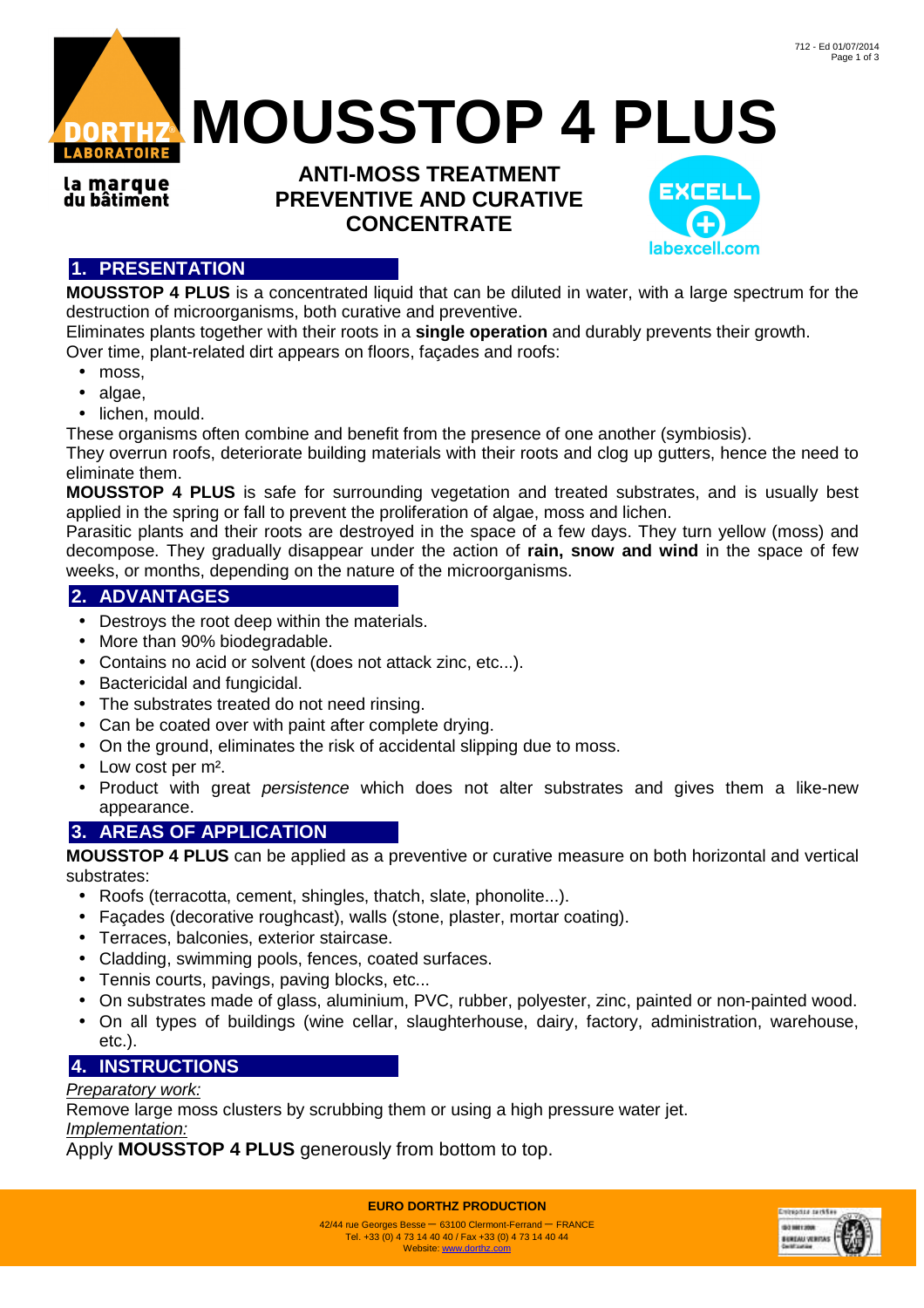



la marque du bâtiment

# **ANTI-MOSS TREATMENT PREVENTIVE AND CURATIVE CONCENTRATE**



Use a low-pressure spray with a flat-fan nozzle that ensures the solution is evenly applied, or a brush, mop, roller.

Do not rinse.

Can be diluted with hot water at 37°C for faster ac tion.

Preventive treatment before painting: Dilute 1 L of **MOUSSTOP 4 PLUS** for 9 L of water and leave to dry.

Before applying a new coating, allow at least 1 or 2 days depending on the weather conditions.

#### Application:

| Application<br>equipment            | : Brush, push broom, spray, airless spray gun, motor pump                                        |  |
|-------------------------------------|--------------------------------------------------------------------------------------------------|--|
| <b>Dilution</b>                     | $1 L + 4 L$ of water as a curative measure<br>$\cdot 1 L + 9 L$ of water as a preventive measure |  |
| <b>Consumption</b>                  | $\div$ 4 to 6 m <sup>2</sup> /L of diluted solution                                              |  |
| <b>Cleaning of the</b><br>equipment | : Water (do not allow to dry)                                                                    |  |

#### Precautions:

- Do not apply on substrates exposed to frost, thawing, threatening rain or temperatures higher than 37°C.
- Do not apply directly on lawns or plants; protect surrounding vegetation.
- On white lichen scratched with a brush, for better penetration before applying the product.
- When mixed with **SPEED DEMOUSS**, use the solution within 4 hours; do not prepare the solution in advance.

#### **Cleaning and moss removal in a single operation:**

#### Combine **MOUSSTOP 4 PLUS** and **SPEED DEMOUSS** to:

- Increase the breaking off speed of moss and lichen.
- Benefit from a complementary detergent action.

The application remains identical whether the treatment product includes **SPEED DEMOUSS** or not. In case of high pressure cleaning, leave to act 48 to 72 hours.

| <b>Application:</b>                 |                                                                                                                                                    |
|-------------------------------------|----------------------------------------------------------------------------------------------------------------------------------------------------|
| <b>Application</b><br>equipment     | : Brush, push broom, spray, airless spray gun, motor pump                                                                                          |
| <b>Dilution</b>                     | 0.5 to 1.0 L of SPEED DEMOUSS + 3 L of water + 1 L of MOUSSTOP 4 PLUS<br>Always dilute SPEED DEMOUSS in water before incorporating MOUSSTOP 4 PLUS |
| <b>Consumption</b>                  | $\div$ 4 to 6 m <sup>2</sup> /L of diluted solution                                                                                                |
| <b>Cleaning of the</b><br>equipment | : Water (do not allow to dry)                                                                                                                      |

**EURO DORTHZ PRODUCTION**